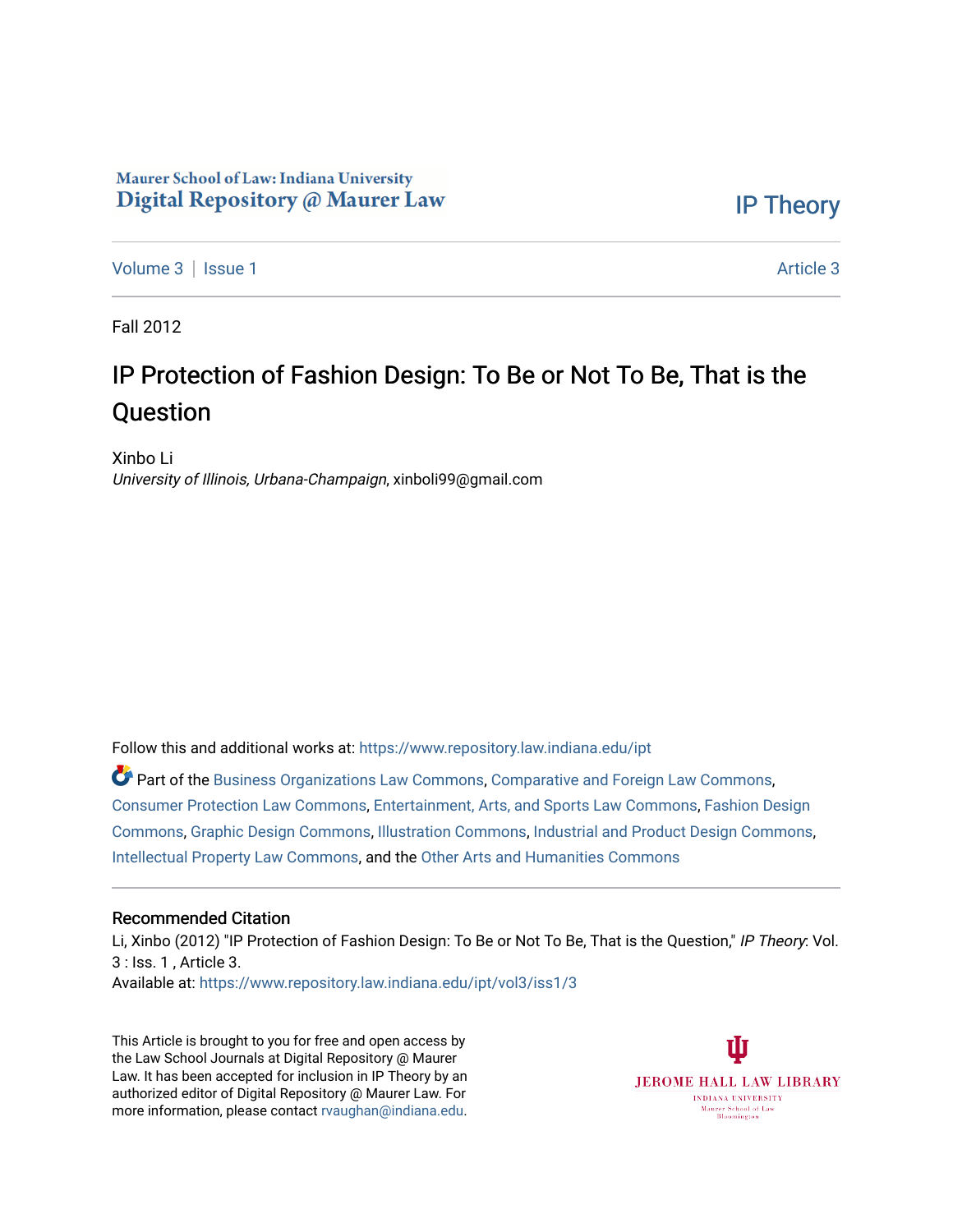# IP Protection of Fashion Design: To Be or Not To Be, That is the Question

### Erratum

Several of the supra citations have been revised to properly reference their antecedents; A quotation on page 24 has been revised to accurately reflect the text from which it came.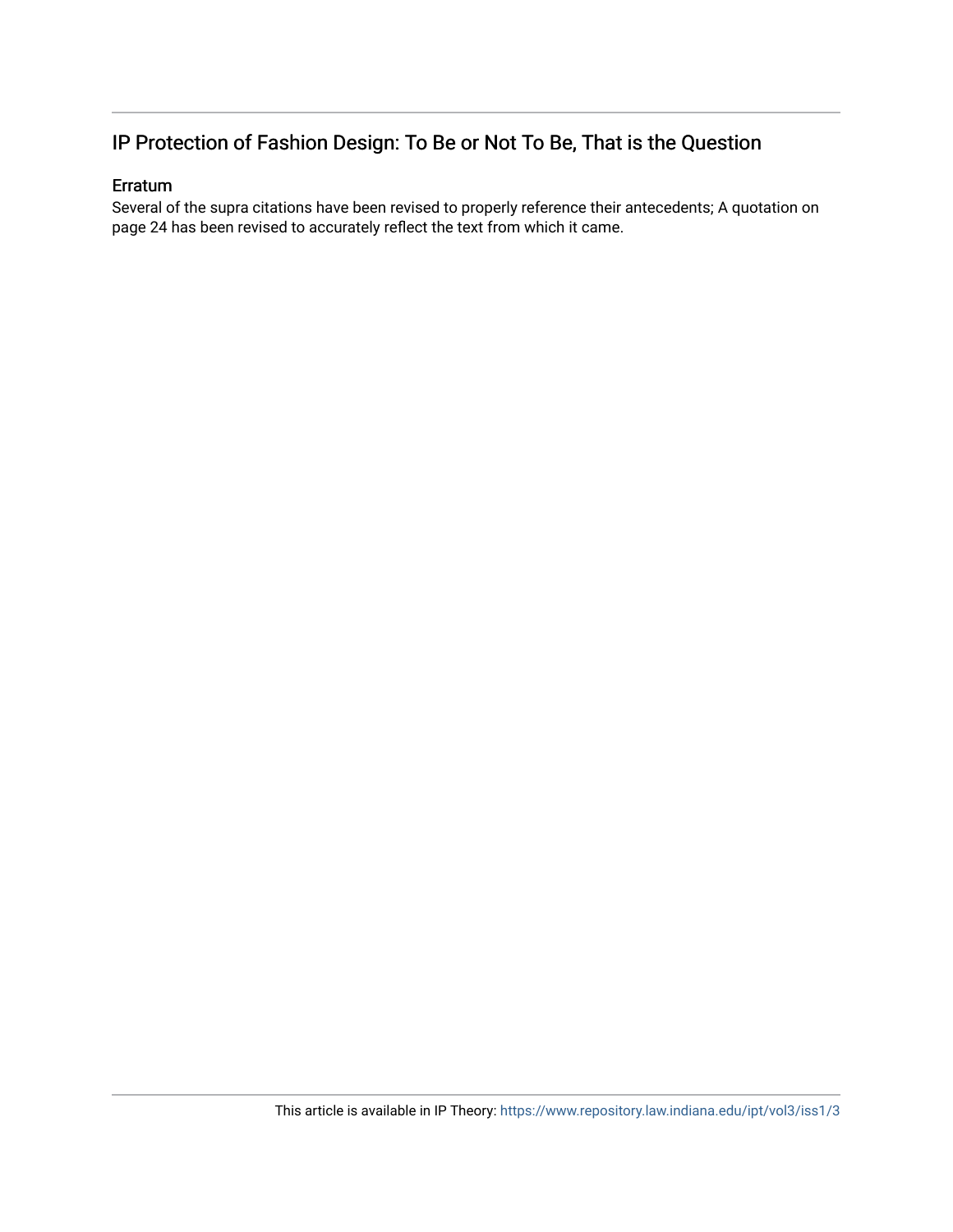

# IP Protection of Fashion Design: To Be or Not To Be, That is the Question

Xinbo Li\*

# **I. Introduction**

Fashion refers to "anything that is the current trend in look and dress up of a person," especially in clothing, foot-wear and accessories. Today, fashion surrounds our daily life and work; what we wear is a means to express ourselves instead of mere protection from cold and nakedness. Fashion design products relate to aesthetic appeal or innovative ornamentation;<sup>2</sup> they are the center of the fashion industry. "Fashion industry" no longer only refers to a garment or a pair of shoes. Today, the fashion industry earns more than two hundred billion dollars per year.<sup>3</sup>

Fashion design is different from other human creations protected under intellectual property law because of the short life cycle and minor differences in the products of fashion design. In the digital age, with dissemination happening quickly and widely via the Internet,<sup>4</sup> imitators find it much easier to take a "free ride" on creative fashion design, sometimes even before the original fashion products go to the market.<sup>5</sup> Meanwhile, fashion design lacks current intellectual property rights protection, creating a loophole for the protection of fashion design in the legal system.6

As a human creation, should we protect fashion design under IP law? What kind of intellectual property right should we choose to protect fashion design - patent, trademark or copyright? Protection of fashion design; to be, or not to be, that is the question.

- 1. VALERIE CUMMING, *Introduction to* UNDERSTANDING FASHION HISTORY, (Costume & Fashion Press 2004).
- 2. *See How Can Intellectual Property Assist the Fashion Industry?* (Aug. 18, 2009), http://www.

- 3. C. Scott Hemphill & Jeannie Suk, *The Law, Culture, And Economics of Fashion*, 61 Stan. L. Rev. 1147, 1148 (2009).
- 4. James Boyle, The Public Domain: Enclosing the Commons of the Mind 60 (Yale Univ. Press, 2008).
- 5. Shelley C. Sackel, *Art Is In The Eye of The Beholder: A Recommendation For Tailoring Design Piracy*

*Legislation To Protect Fashion Design and the Public Domain,* 35 AIPLA Q. J. 478 (2007).

6. Christine Cox & Jennifer Jenkins, Between the Seams, A Fertile Commons: An Overview of the Relationship Between Fashion and Intellectual Property 6 (2005), *available at* http://learcenter.org/pdf/RTSJenkinsCox.pdf.

<sup>\*</sup> Xinbo Li, LLM 2011 graduate from University of Illinois Urbana-Champaign Law School.

internationallawoffice.com/Newsletters/detail.aspx?g=d777c173-befc-4799-bcf2-1cb4c47fba46.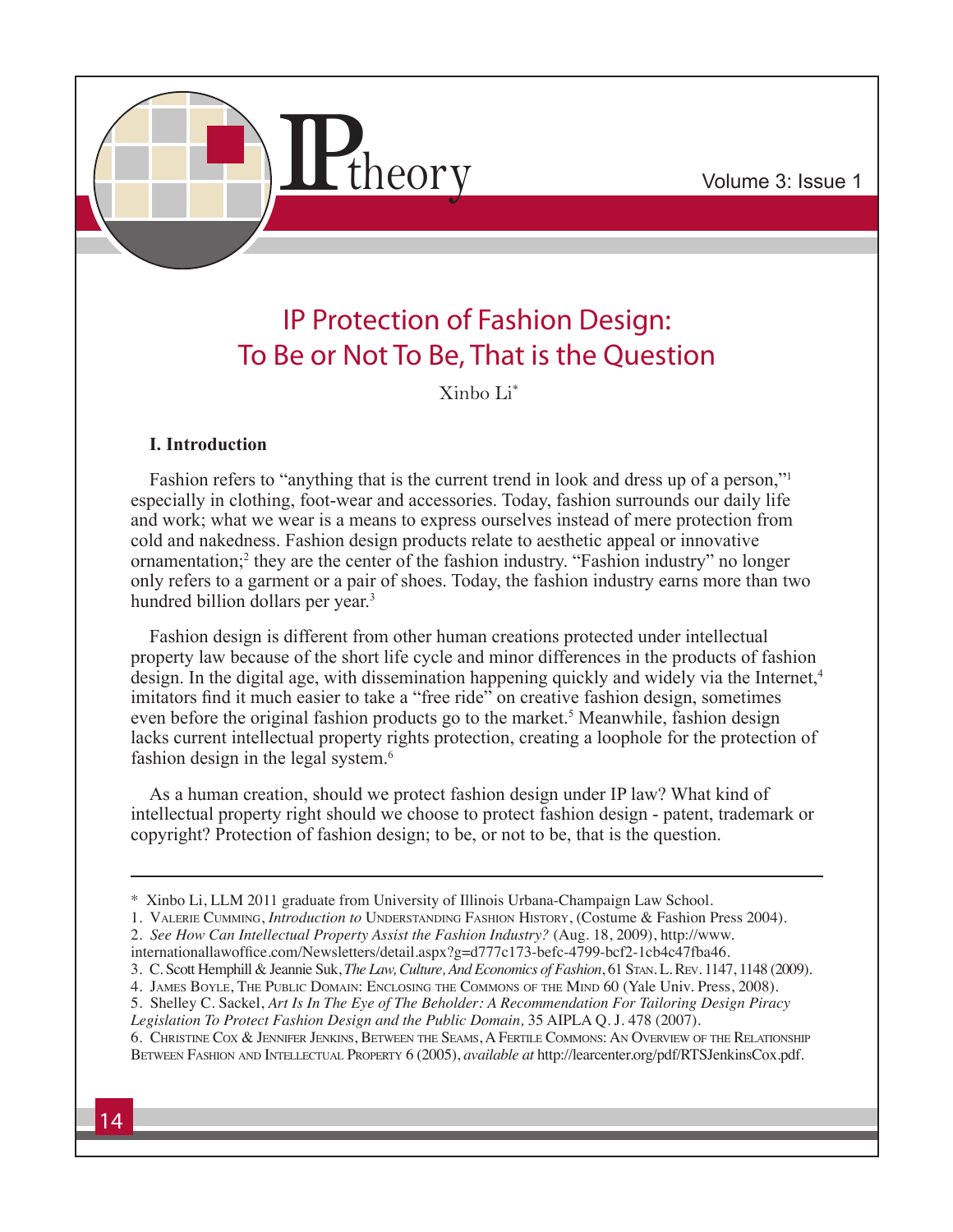#### **II. Labor-Desert Theory**

Locke's labor theory states that "when a creator deliberately combines her mental efforts with language, images, techniques, or other ideas in the public domain, the resulting product should be identified as her intellectual property."<sup>7</sup> According to Locke's theory, fashion designers combine their mental effort with images and original design in the public domain and make a new design. Therefore, the designers have a right to possess and to enjoy intellectual property protection for their creative mental works.

The creativity in fashion design, however, is different from other traditional creations in copyright or patent. The level of creativity in fashion design can be relatively low. For example, cutting the length of a skirt, adding sleeves to a T-shirt, or using different patterns for the textile can be treated as a new creation of a fashion design. Some fashion designers, therefore, seemingly spend less labor compared with the inventors of copyright and patent. In Locke's approach, mixing unowned but ownable goods with one's labor is considered an extension of the individual self and treated as a moral project.<sup>8</sup> Should we, however, consider the level of creativity here and decide whether fashion design should be protected under intellectual property law?

## *A. Property View of Fashion Design*

Is fashion design property? The fashion industry is extremely profitable, earning hundreds of billions of dollars annually. On its own, this fact cannot directly prove that fashion design is property. Property is considered the most fundamental of real rights;<sup>9</sup> an owner of property has a right to use, benefit, transfer or sell the property, and a right to exclude others from doing these things to the property.10 Property implies the right to complete control of the good.11 Property rights are not defined as relations between men and things, but behavioral relations among men that arise from the existence of things.12 The property right is the set of economic and social relations with respect to the utilization of scarce resources.13 So the question becomes, are fashion designs scarce resources which need to be protected as a property right?

Scarcity is explicitly the rationale for modern law and economics.<sup>14</sup> Scarcity is a problem generated between unlimited human wants and limited resources.15 There are two kinds

<sup>7.</sup> John Locke, Two Treatises of Government 287-88 (Peter Laslett ed., Cambridge Univ. Press 1967) (1698).

<sup>8.</sup> Boudewijn Bouckaert, *What is Property?*, 13 Harv.L. & Pol'y Rev. 775, 813 (1990).

<sup>9.</sup> *Id.* at 794.

<sup>10.</sup> *Id.* at 774.

<sup>11.</sup> *Id.* at 794.

<sup>12.</sup> *Id.* at 775.

<sup>13.</sup> Svetozar Pejovich, *Towards an Economic Theory of the Creation and Specification of Property Rights*, *in*  Economics of Legal Relationships 35-52 (H. Manne ed., 1975).

<sup>14.</sup> Bouckaert, *supra* note 8, at 797.

<sup>15.</sup> *Id.* at 774.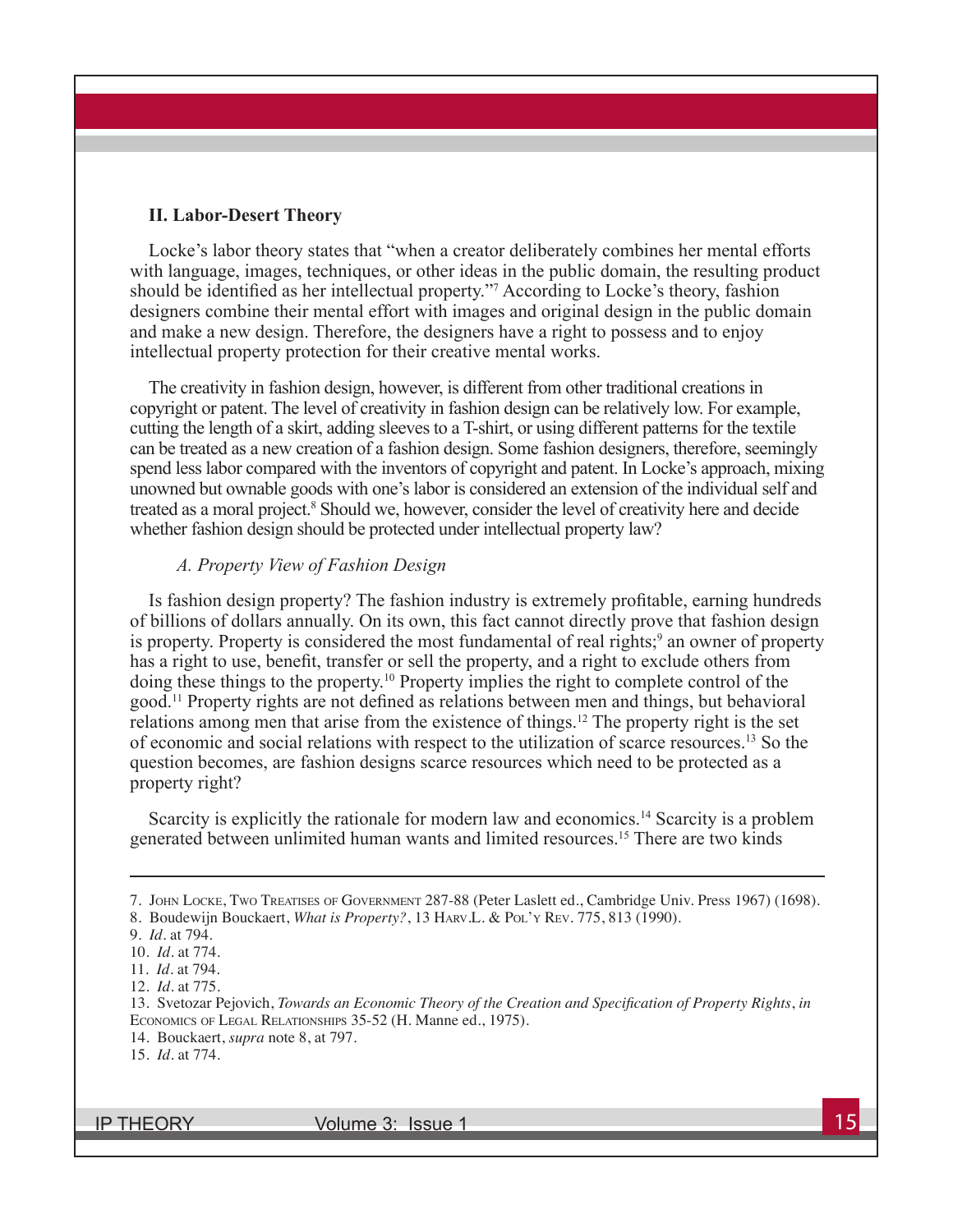of scarcity: natural scarcity and artificial scarcity.16 Today, society requires an almost uninterrupted stream of, new fashion design. Meanwhile, there are a limited number of designers who spend limited time and mental effort to create limited new fashion design. An artificial scarcity exists in the fashion design.

#### *B. Intellectual Property View of Fashion Design*

Intellectual property rights must be qualified as property rights.<sup>17</sup> There is a core similarity between physical property and intellectual property-the attempt to use a legally created privilege to solve a potential public goods problem.18 But, not all intellectual property has acquired property rights. Fashion design is property, but this does not directly lead to providing fashion design with intellectual property rights. Some scholars argue that fashion design is an art and the intellectual property protection it deserves is long overdue.<sup>19</sup> However, other scholars argue that fashion design need not be protected.<sup>20</sup> Does fashion design belong within the subject matter of intellectual property rights?

The U.S. Constitution grants Congress the power "[T]o promote the Progress of Science and useful Arts, by securing for limited Times to Authors and Inventors the exclusive Right to their respective Writings and Discoveries."21 The scope of the "science and useful arts" clause is vague and so is the level of creation required. We submit that fashion design protection is not properly within the scope of the intellectual property regime mainly because fashion design falls between the seams of traditional intellectual property protections.<sup>22</sup> Therefore, we do not propose that fashion design is unworthy of intellectual property protection, but that fashion design cannot be protected under the intellectual property legal system.

Although copyright can protect fashion design from being directly copied from others, copyright merely protects the expressions, instead of ideas and functionality, of creations.<sup>23</sup> In fashion design, the artistic form cannot be separated from the functionality.<sup>24</sup> Because of this, copyright can merely protect some elements of fashion design and cannot protect fashion design itself.

Design patents seemingly fit the background of fashion design. If the patent is issued, a design patent offers a broader scope of protection than copyright would. However, fashion

<sup>16.</sup> *Id.* at 798.

<sup>17.</sup> *Id.* at 795.

<sup>18.</sup> Boyle, *supra* note 4 at 8.

<sup>19.</sup> Sackel, *supra* note 5 at 511.

<sup>20.</sup> *See* Kal Raustiala & Christopher Sprigman, *The Piracy Paradox Revisted*, 61 Stan. L. Rev. 1201 (2009).

<sup>21.</sup> U.S. Const. art. I, § 8, cl. 8.

<sup>22.</sup> Cox & Jenkins, *supra* note 6 at 6.

<sup>23.</sup> *Id.* 

<sup>24.</sup> *Id.* at 10.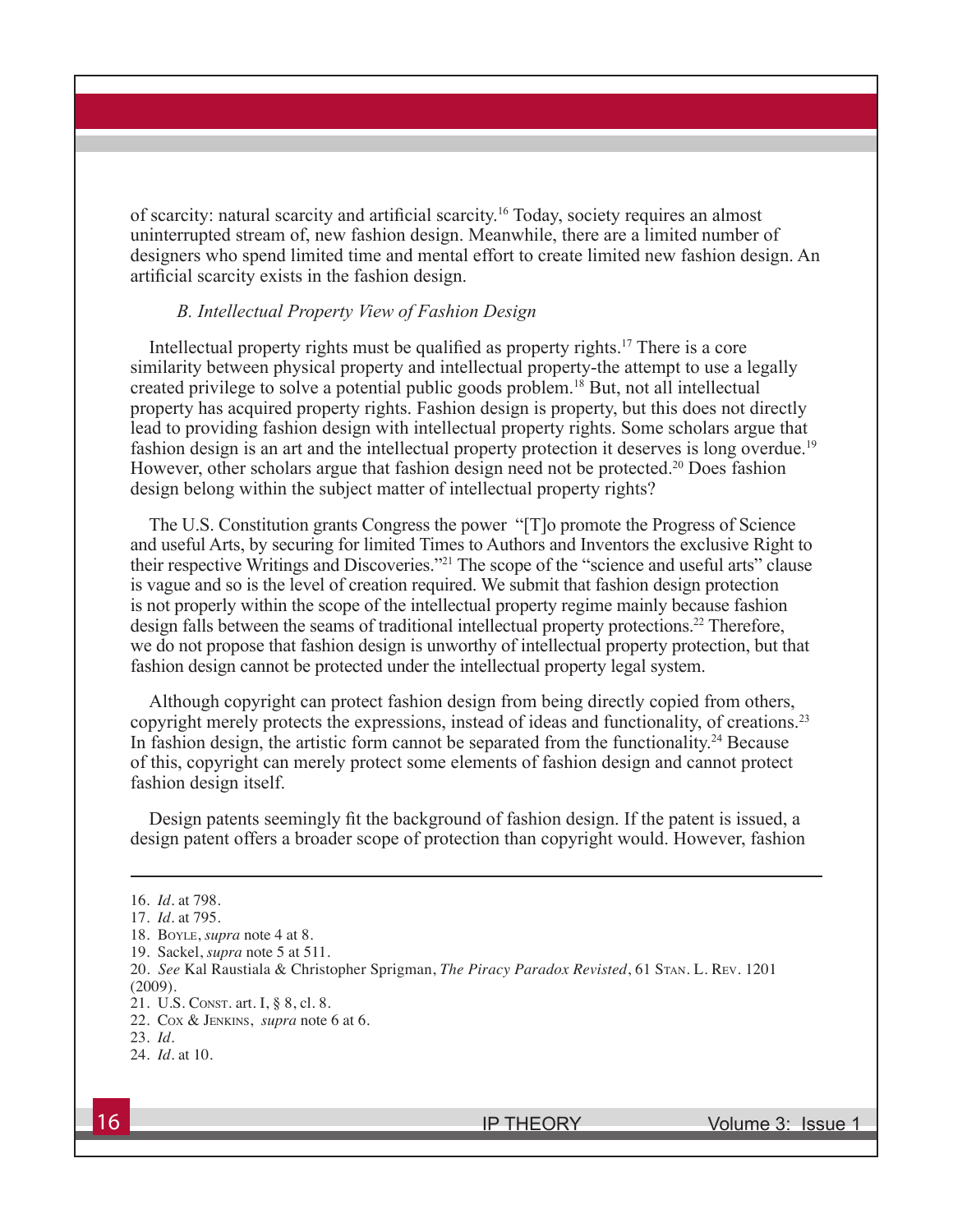design hardly meets the "novelty" and "non-obviousness" prerequisite of a design patent as the creativity of fashion design is lower than the requirements of patents.25 Furthermore, design patents protect the appearance of an invention instead of the functionality. As mentioned before, the absence of separability of functionality and artistic form in fashion design leads to the absence of patent protection.

Trade dress under trademark law is seemingly another good way to protect fashion design. However, trade dress still has a separability problem.<sup>26</sup> Despite the fact that some appearance of fashion design can be separated from functionality, in order to be protected as trade dress, the owner of fashion design must prove the fashion design has acquired secondary meaning.<sup>27</sup> Secondary meaning is "a specific type of distinctiveness that is acquired through use of the trademark in the market place and requires the formation of a link in the mind of the consumer between the trademark symbol and the company for which it is serving as a signifier."<sup>28</sup> Since fashion design is a short-life product, it rarely meets the secondary meaning requirement except for a few large fashion manufacturers like Louis Vuitton, Gucci, or Prada.

In recent years, the scope of intellectual property protection has expanded greatly in a variety of fields. Patents now are granted over plants, software, and even business methods.<sup>29</sup> Copyright terms have been extended to life of the author plus seventy years-far longer than the fourteen-year term originally contemplated by the drafters of the Constitution.<sup>30</sup> Software can be registered and protected under copyright as a new intellectual property right[1].31 Should fashion design be saved from the seams between traditional intellectual property protections? Should fashion design be protected under intellectual property law as a new kind of rights? According to the "labor-desert" theory, the answer is yes, because fashion designs are valuable human creations, and because currently the valuable creations are suffering from an irreparable harm.

Does protection create value or does value create protection? Will the protection of fashion design protect the existing value of fashion design or lead to broader monopoly power among the fashion manufacturers? These questions lead to the scope of the protection of fashion design, but not the existence of the protection of fashion design.

#### **III. Economy and Intellectual Property Rights**

To some extent, the huge economic value plays an important role in the protection of such incorporeal property. Some scholars treat intellectual property rights as a kind of government

31. Regulation for Computer Software Protection, Article 5, "The software…shall have copyright under this Regulation, regardless of whether or not it is published."(2002).

<sup>25.</sup> *Id.* at 11.

<sup>26. 15</sup> U.S.C 1125 (a)(3).

<sup>27. 529</sup> US. 211(2000).

<sup>28.</sup> Cox & Jenkins, *supra* note 6, at 13.

<sup>29.</sup> *Id.* at 5.

<sup>30.</sup> *Id*.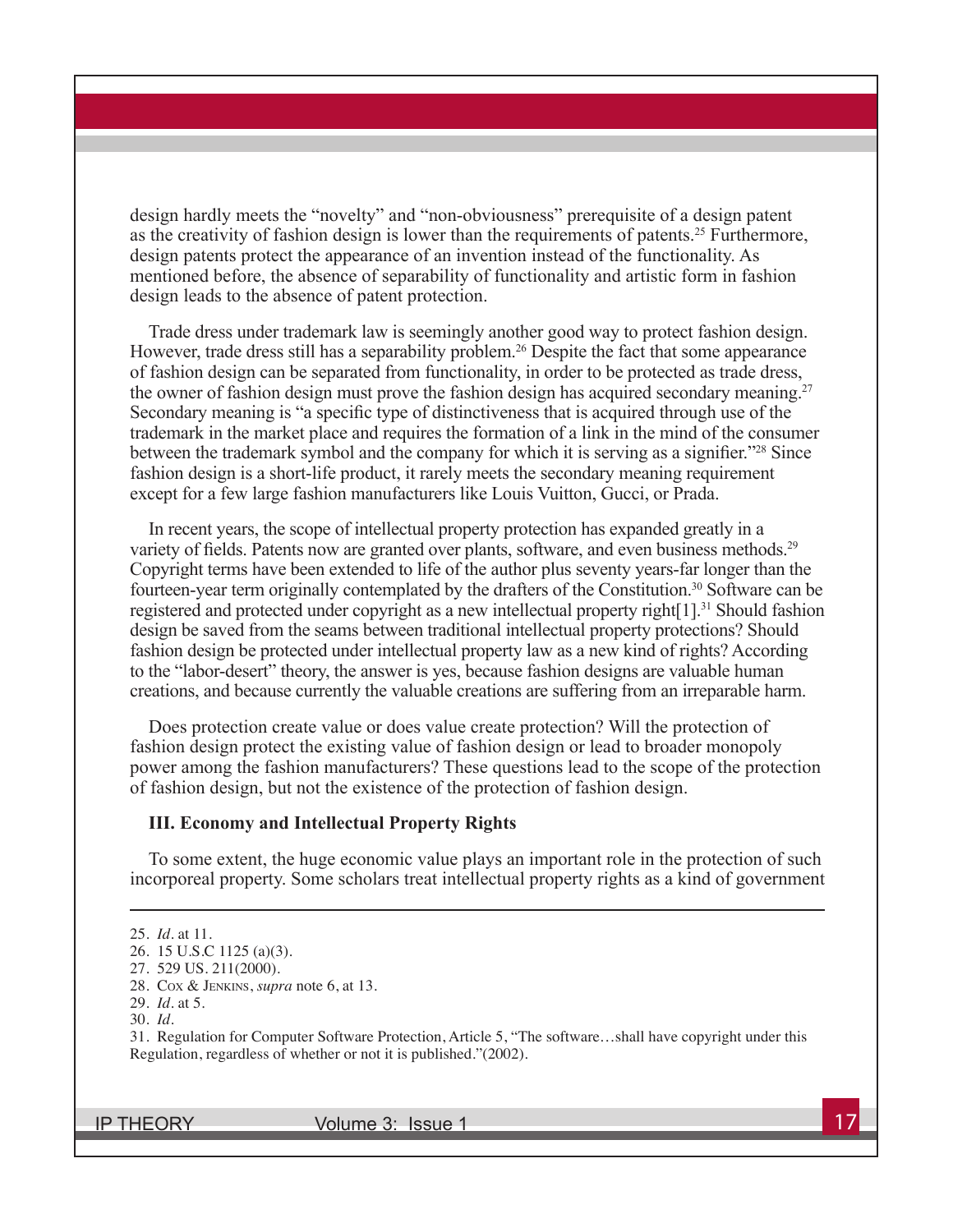intervention in the market place.<sup>32</sup> It may be appropriate to treat intellectual property rights as such in ethical and economic valuation. The protection of intellectual property rights cannot be separated from the huge economic value of the human creation.<sup>33</sup> Accordingly, since fashion design is the center of a multi-billion dollar industry, should it be protected based on the law and economy evaluation?

#### *A. Economic Format of Fashion Design*

The basic goal for intellectual property rights is promoting incentives to creators by granting monopoly power on the creation for a limited time while still protecting the public interests. Based on the traditional argument, without intellectual property protection, creators will lack incentives to create and the creative industries will wither.34 Applying this formula to the fashion industry, since fashion design falls between the seams of traditional intellectual property protection, the fashion designers will lack incentives to create new designs and the whole fashion industry will wither. However, the reality is just the opposite; although lacking in protection, designers continue to create new fashion design and the fashion industry continues to grow--The U.S apparel market grew 4 percent in 2011 with total dollar sales of 199 billion dollars.<sup>35</sup> The fashion industry has existed and produced en masse since the beginning of 20th century (followed with the rise of new technologies like the sewing machine) and is still running and expanding today.<sup>36</sup> Since the fashion industry continues to develop without fashion design receiving intellectual property protection, isn't it nonsense to protect the fashion design now?

#### *B. The Internet Threat and Fashion Design37*

The rise of the Internet changed the traditional thinking of intellectual property in several ways. As to fashion design, "through the wonders of digital cameras, the Internet, and massproduction facilities in faraway lands," so-called "knockoffs" may enter the market before the original.38 With internet broadcast of runway shows, being transmitted electronically to low-cost contract manufacturers overseas, these knockoff manufacturers are able to make large-scale, low-cost copies. They can produce thousands of inexpensive copies in six weeks or fewer.<sup>39</sup> Historically, designers accepted the unauthorized copies as a way to show the popularity of their fashion designs. Today, these "fast fashion" designs are copied at such a high rate of speed that it creates another reality entirely.

<sup>32.</sup> Bouckaert, *supra* note 8, at 775.

<sup>33.</sup> *Id.*

<sup>34.</sup> Cox & Jenkins, *supra* note 6, at 16.

<sup>35.</sup> NPD Reports on the US Apparel Market 2011, see www.prweb.com/releases/2012/3/prweb9343091.htm.

<sup>36.</sup> Id.

<sup>37.</sup> Boyle, *supra* note 4, at 54.

<sup>38.</sup> Sackel, *supra* note 5, at 478.

<sup>39.</sup> Hemphill & Suk, *supra* note 3, at 1171.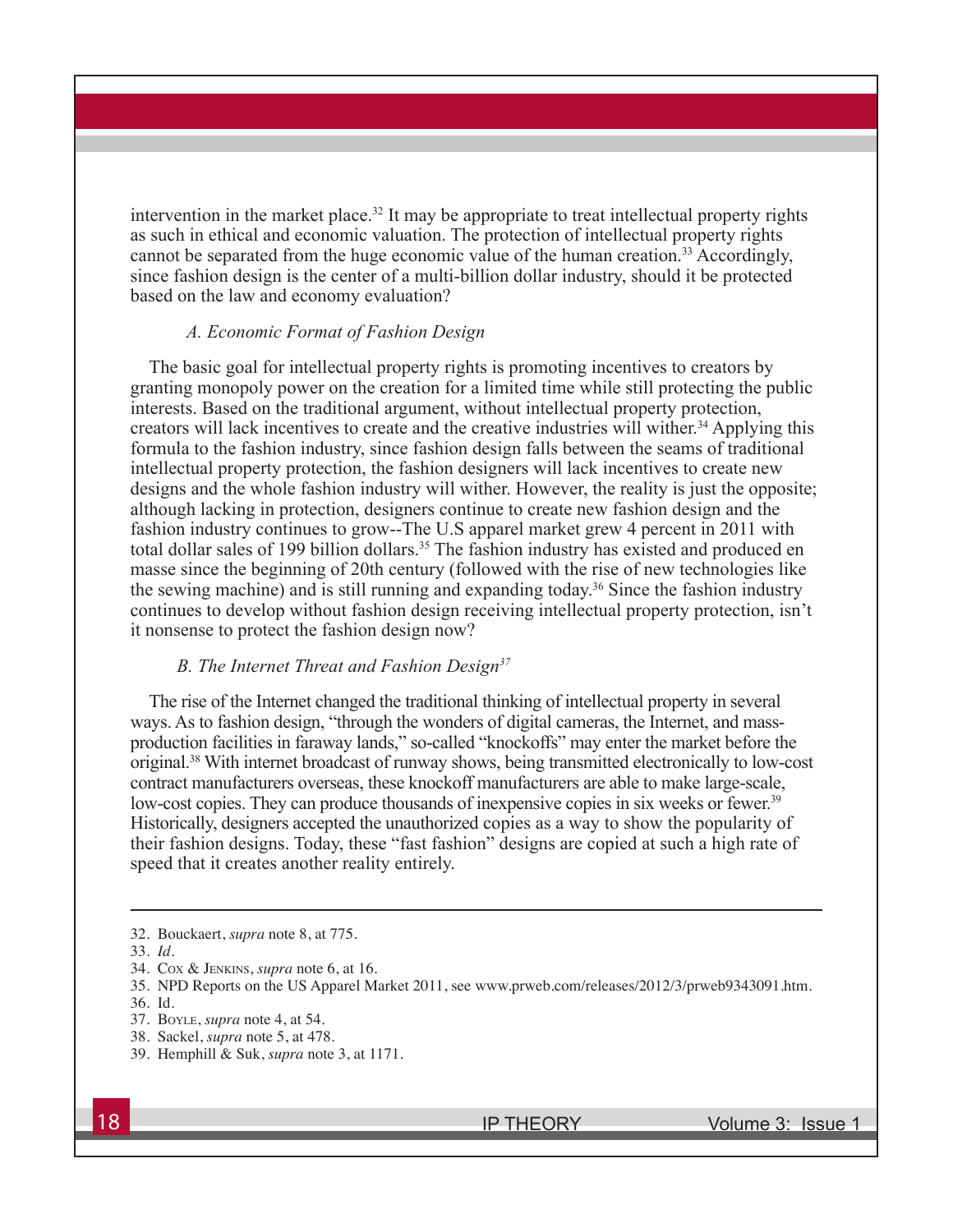One cannot reap from where another has sown. This is the basic morality of intellectual property. In this case, the infringers not only directly reap the benefits of fashion designers' work, but also sell the products of the fashion design before the original can be sold. $40$ Intellectual property rights cannot tolerate the phenomenon of knockoffs preempting the market of the originator. Yet, as it stands, the infringers steal the fashion design to sell exactly the same products, and there are no regulations to protect the fashion designers from the piracy. With the rise of the Internet, we should think twice about whether we need to treat fashion design as a sui generis subject matter under intellectual property law.

Because the products of the fast fashion infringers are faster and cheaper to produce than those of the originator of the fashion design, designers fall victim to unfair competition. It is easy to see the result-the true fashion designers lose the game while the infringer benefits from the unfair competition. The fast fashion infringers create nothing but they benefit from the creativity and labor of the original fashion designers. Such conduct is unfair enough that fashion designers will lack incentives to create new fashion design. There is a possibility that the whole fashion industry will wither as fashion designers and their new designs are the center of the fashion industry. Therefore, from the economic aspect of encouraging creativity of fashion designers, we should consider protecting fashion design under intellectual property rights.

#### *C. The Tragedy of the Commons and Fashion Design*

The Tragedy of the Commons was discussed by Professor Hardin in 1968.<sup>41</sup> His article focused on a dilemma; multiple individuals acting independently and rationally consulting their own self-interest will ultimately deplete a shared limited resource even when it is clear that it is not in anyone's long-term interest for this to happen.42 With the real-time information system, if fashion design cannot be properly protected under intellectual property law, it may fall victim to the "tragedy of commons."

Before the "internet threat,"<sup>43</sup> fashion designers created new fashion design referring to elements of original design in the public domain. The designers benefited from their works through selling the products based on the fashion design. The fashion design went directly into the public domain upon publication. Then, other manufacturers might copy the fashion design in the public domain and benefit from the production based on the same fashion design after the genuine innovations went onto market. In such circumstance, there was little harm to the original fashion design. Moreover, the public domain was extended by the new fashion design. Fashion designers endured such copying because it showed that their fashion design was popular. It was more like "comedy" of the commons instead of "tragedy"of the

<sup>40.</sup> Raustiala & Sprigman, *supra* note 20, at 1205.

<sup>41.</sup> Garrett Hardin, *The Tragedy of the Commons*, 162 Science 1243 (1968).

<sup>42.</sup> *Id.* at 1243-48.

<sup>43.</sup> Boyle, *supra* note 13, at 54.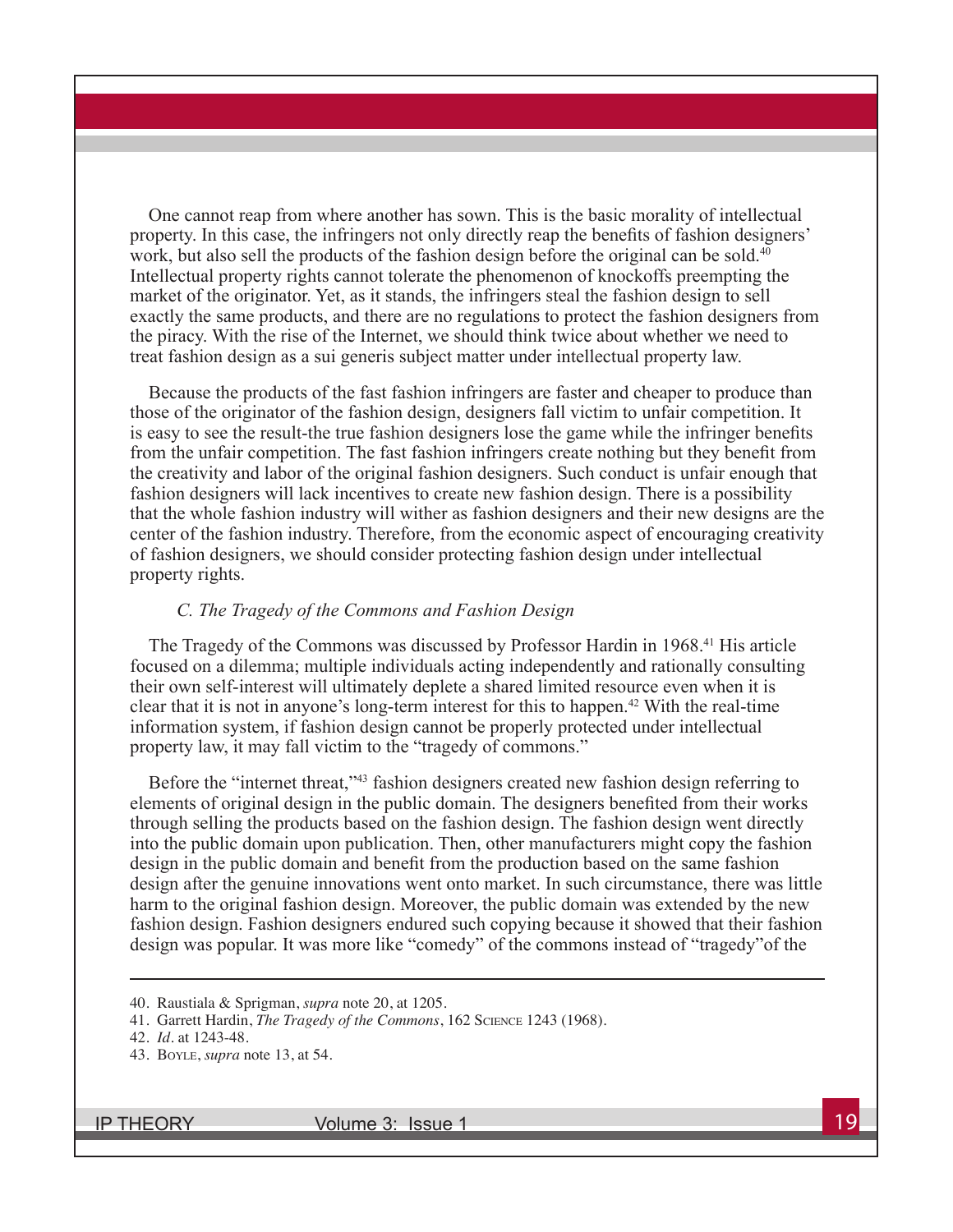commons44 because everyone benefited from the fashion design and no one was infringed or hurt.

In the Digital Age, however, fashion shows are broadcast much easier and faster. Fashion designers create new fashion design, borrowing some elements of original fashion design from the public domain. The infringers immediately copy and send the fashion design to their manufacturer. As a result, the knockoffs based on the fashion design are sold within a few weeks of disclosure. Such conduct results in the infringers benefiting from the same fashion design at the same time as, or even before the original innovator.<sup>45</sup> Consequently, consumers might think that the fashion products from the original innovator were out of fashion as they entered the market later than the infringers. In the fashion industry, being second can be a deathblow. Because fashion products are short-lived, one month later can make a huge difference. The value of the fashion design is diminished by the copying because of the "old" association with the original design. The "old" or "out of fashion" stigma is fatal to a fashion design, and the association with that stigma harms the reputation of the fashion designer. Society normally relies on "Market Signals" to allocate resources.46 If a fashion design is considered "old", this fashion design can no longer function as a market signal to attract investments for further production. The value of the fashion design is diminished by the fast fashion infringers.<sup>47</sup> After the fashion design is published, the original fashion designers cannot protect their fashion design because it has already gone into the public domain. Fashion innovators are unlikely to want to create new things and extended the public domain of fashion design because his or her design would get almost no protection after the first publication. As we have already known, fashion design is the center of the fashion industry. Therefore, the entire fashion industry might be harmed by the expiration of the resource in the public domain of fashion design. This is how the fashion design falls into the tragedy of the commons after the appearance of the Internet threat.

Using original innovations created by other fashion designers is in each manufacturers' best interest - they need not spend money in order to train their own designers. However, with the fast copying, the value of the original fashion design is damaged.<sup>48</sup> The fashion designers may lose the incentive to create more fashion designs or the fashion designers may make less of an effort when creating a new fashion design, as the fashion designers know the fashion design is not protectable. These factors may cause the public domain of fashion design to diminish. This harm would then be related to all the fashion designers and manufacturers. The infringers receive most of the benefits from the literal coping, while the damage to the commons is shared by the entire fashion industry. Without proper regulations,

- 44. Hardin, *supra* note 41, at 1243 (1968).
- 45. Raustiala & Sprigman, *supra* note 20, at 1205.

<sup>46.</sup> Boyle, *supra* note 13, at 2.

<sup>47.</sup> Hemphill & Suk, *supra* note 3, at 1183. (reducing designer profits in the meantime by reducing sales.) 48. *Id.* at 1176. (Designers unprotected against design copying see a disproportionate effect on their profitability.)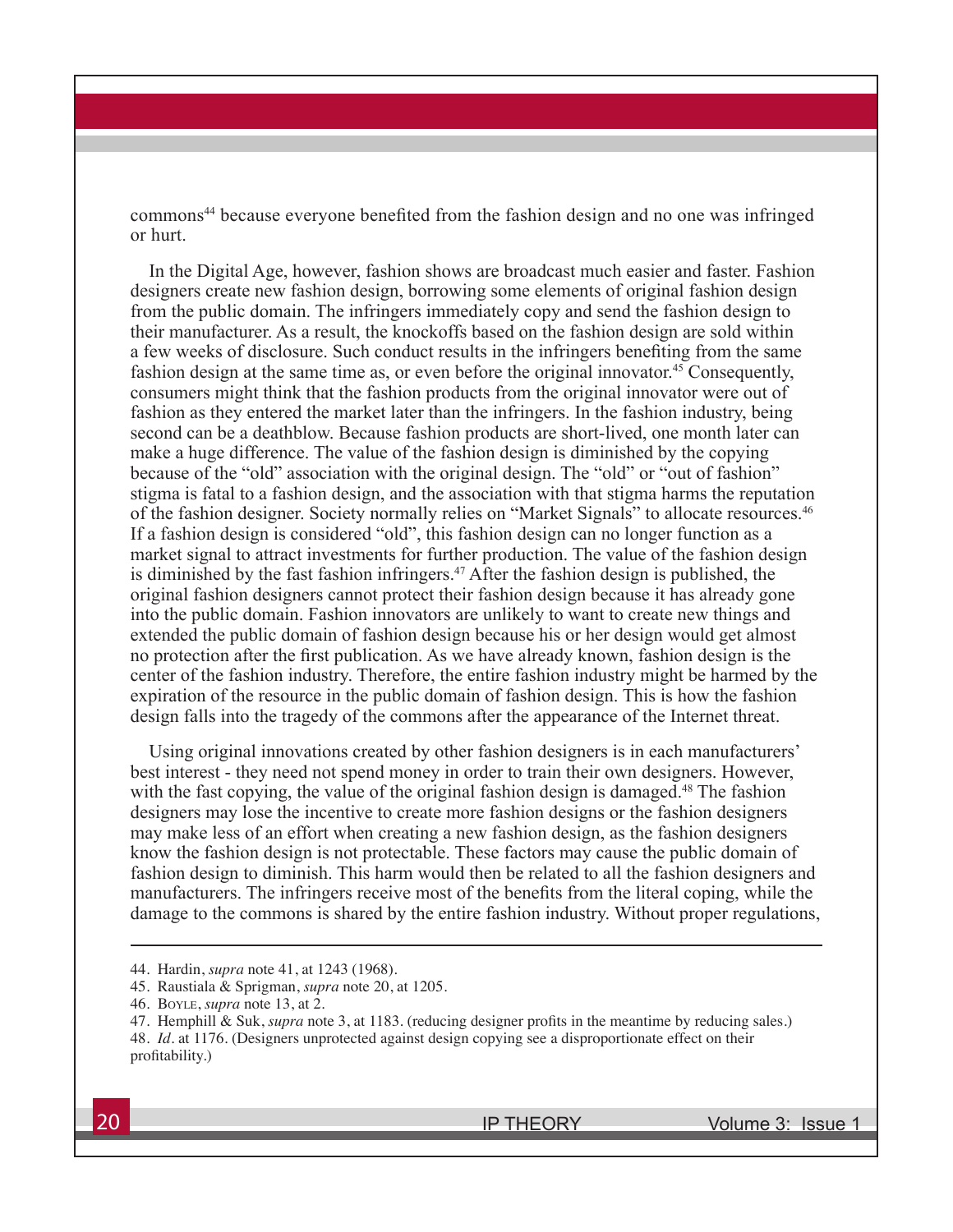we can predict that more and more infringers will literally copy the fashion designs, thus more fashion designs will be harmed since the tools that enable "reuse are becoming more widespread."<sup>49</sup> The creativity of fashion designers will be depleted at that time, and the public domain of fashion design will be damaged without extension of new fashion design created by the fashion designers. At that point the whole fashion industry may be stifled through the "legal" infringement of the fast fashion infringers.

#### *D. Free Market Competition and Fashion Design*

Will the protection of fashion design create monopolies and hinder competition? Or will the protection of fashion design stop the unfair competition and promote fair market competition? These are the main questions that need to be considered when establishing a proper protection of fashion design.

Traditional Intellectual property rights, like patent and copyright, are a monopoly power granted by the government for a limited time in order to encourage creators disclosing their innovations. The essence of the intellectual property right is monopoly power. If excessive intellectual property rights are granted to the fashion design, a monopoly is likely to be created. Such protection might "hinder competition and drive up prices for consumer goods."50 In practice, the large fashion manufacturers have already acquired a strong intellectual property protection for their fashion products. Counterfeiting well-known trademarks is a crime.<sup>51</sup> The large fashion manufacturers usually combine their logos and fashion design together-for example the special decorative patterns on Louis Vuitton or Coach bags.52 Therefore it is hard to copy the fashion design of the large fashion manufacturers without infringing their trademarks. Since the large fashion manufacturers have already acquired a strong protection, if they are granted excessive protection on their fashion design, they may end up with excessive protective rights and hinder the fair market competition. Actually, the monopoly consideration is one of the main reasons that the policy makers did not like granting additional protection on the fashion design.

If there is no protection on fashion design however, the market competition of fashion industry might be destroyed by the fast fashion infringers. Fast fashion infringers do not need to cultivate their own fashion designers because they "steal" the fashion design from others. Therefore, they do not need to pay for the fashion designers when using their design. Moreover, the fast fashion infringers usually produce the copies of the fashion design in lower quality; the knockoffs are much cheaper than the genuine productions. Since the copies and original models

- 49. Hemphill & Suk, *supra* note 3, at 1195.
- 50. Cox & Jenkins, *supra* note 6, at 6.

<sup>51.</sup> Criminal Law of The People's Republic of China, Section 7, Article 215(1997) ("Whoever forges or without authorization of another makes representations of the person's registered trademarks or sells such representations shall, if the circumstances are serious, be sentenced…").

<sup>52.</sup> See, e.g. http://www.louisvuitton.com; see also http://www.coach.com.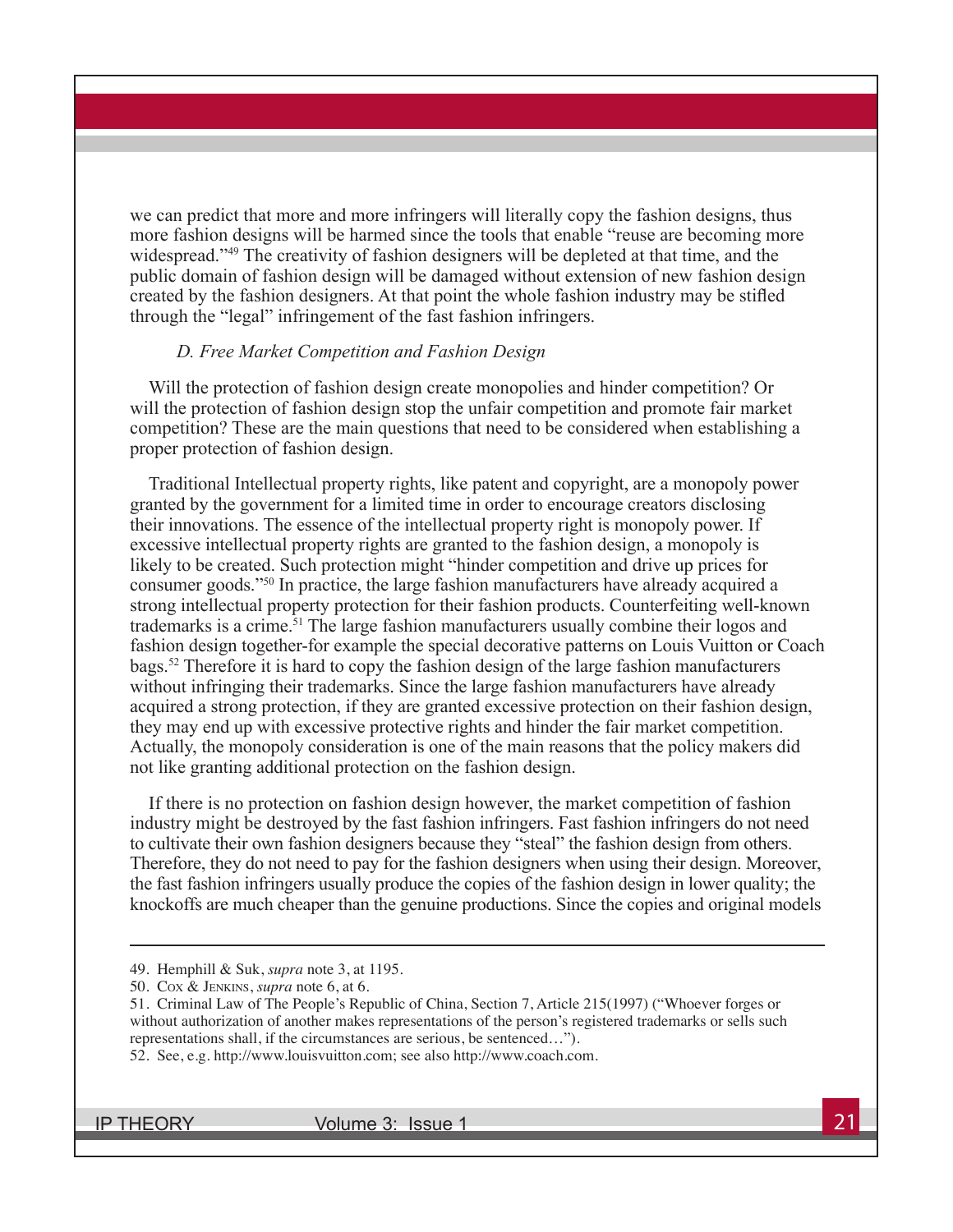enter onto the market at the same time, or sometimes the copies even enter before the originals, there is an issue of unfair competition for the genuine innovators. They have to compete with identical fashion products which are sold for much less than their own original products. Therefore the fast fashion infringers might destroy the fair market competition.

One of the goals for providing protection on fashion design is to maintain the market competition.53 Intellectual property protection on fashion design shall enhance the competitiveness of small and medium sized enterprises by stopping the infringers reaping from their harvests. At the same time, fashion design protection shall avoid granting monopoly power to the large fashion manufacturers since the large fashion manufacturers already have acquired a strong protection both in intellectual property and a criminal protection<sup>54</sup>—on their fashion protects.

From an economic point of view, the fashion design should be protected under the intellectual property law as a way to protect the private economic value of the innovation. However, the protection on the fashion design should be limited as a way to protect the public economic interests like the fair market competition.

#### **IV. The Piracy Paradox and the Public Domain**

Although some scholars argue that today fashion design should be protected under intellectual property rights, some scholars make arguments that the protection of fashion design is meaningless. They say only in an environment of weak intellectual property protection of fashion design, the public domain can be extended. One of the most famous of these arguments is called "piracy paradox."55

## *A. Piracy Paradox Theory and Fashion Design*

Since the creation of intellectual property rights, we have attempted to balance private rights and public interests. However, usually it is hardly to find a proper balance between private rights and public interests in practice. The piracy paradox argues that scholars should pay more attention to public interests and less attention to private rights for fashion design protection.<sup>56</sup> In other words, piracy paradox theory may "[w]eaken individual designers,"<sup>57</sup> but help to "strengthen the industry and [drive] its evolution."<sup>58</sup>

55. Raustiala & Sprigman, *supra* note 20 at 1203.

<sup>53.</sup> Sackel, *supra* note 5, at 481.

<sup>54.</sup> Trademark Law of the People's Republic of China, Article 52 (2001)"Any of the following acts shall be an infringement of the exclusive right to use a registered trademark:…(3)counterfeiting, or making, without authorization, representations of a registered trademark of another person, or selling such representations of a registered trademark as were counterfeited, or made without authorization. " Criminal Law of the People's Republic of China , Section 7, Article 215 (1997).

<sup>56.</sup> *Id.* at 1222.

<sup>57.</sup> *Id.* at 1209.

<sup>58.</sup> *Id*.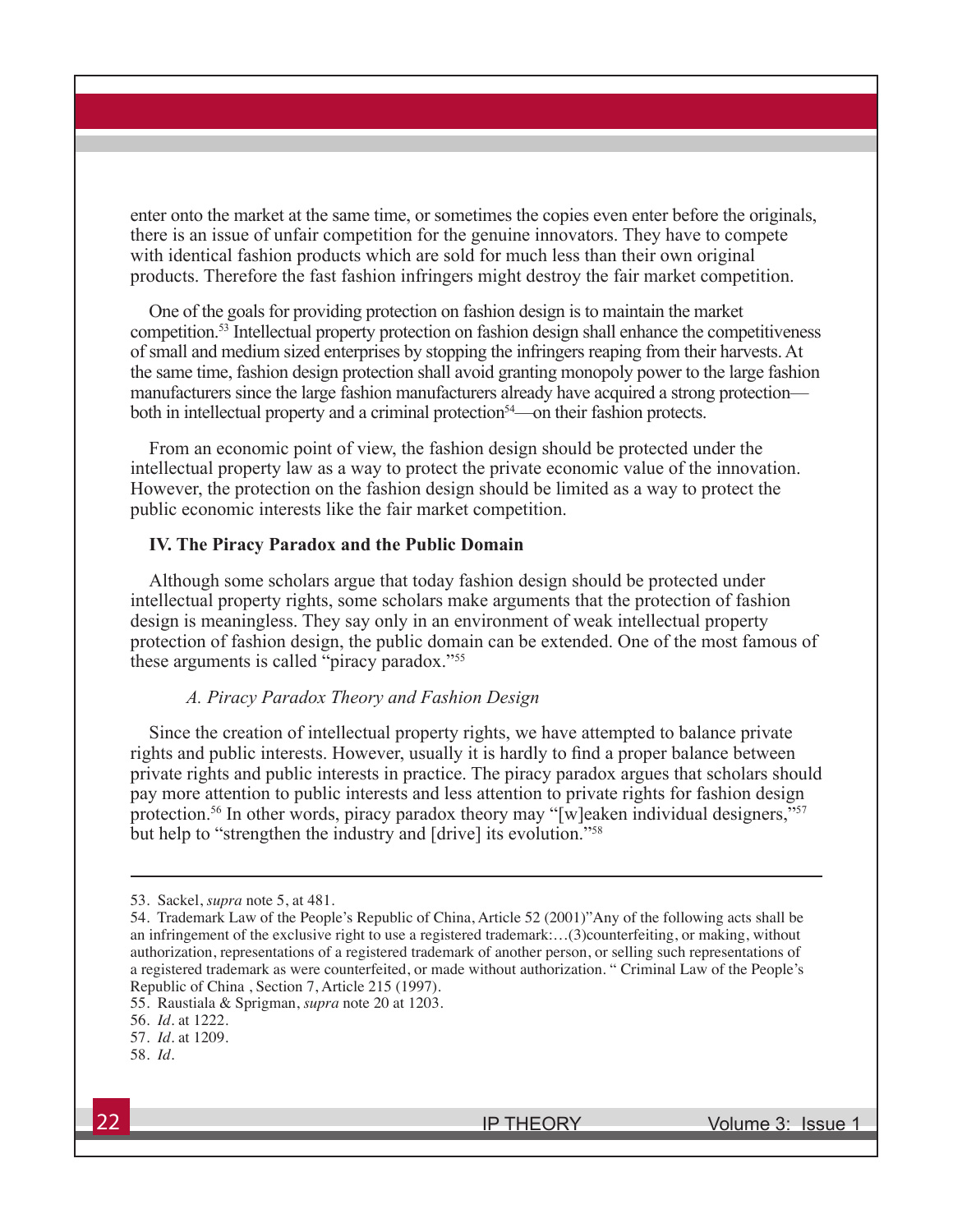The piracy paradox states that piracy is paradoxically beneficial to the fashion industry in the long run.<sup>59</sup> Copying is helpful, not harmful to the fashion design. Kal Raustiala and Christopher Sprigman argue that first, copying of fashion design contributes to a process of "induced obsolescence."60 That is to say, copying helps to diffuse fashion design into the mainstream- "where they lose their appeal for fashion cognoscenti."<sup>61</sup> Second, they argue that copying helps "anchor" trends. $62$  According to the theory, the function of copying fashion design is similar to the survival of the fittest. The best fashion design will be anchored while the common fashion design will be diffused. Therefore the innovation-diffusion circle offers innovation for the fashion designers to create new fashions.<sup>63</sup> The fundamental tenet of the piracy paradox theory is "the fashion industry operates best in an environment of comparatively weak IP rules."<sup>64</sup> That is to say, there is no need to protect fashion design under intellectual property law.

This theory worked well before the creation of the real-time information system. It is true that without proper protection of fashion design, the fashion industry has been stable for many years. It is also true that firms continue to make significant investments in the production and distribution of new fashion design although others are perfectly to copy.65 However, the appearance of the Internet quickens the information diffusion. The difference between current fashion design copying and fashion design copying several decades ago is the time that the copying can reach the market; the knockoffs can reach the market at the same time or even before the originator. Through the wonders of digital cameras, the Internet, and mass-production facilities in faraway lands, knockoffs can come onto the discount stores seemingly before the model.<sup>66</sup> The perfect innovation-diffusion circle is destroyed by the FAST-fashion infringers.

Today, the copies enter into the market simultaneously or even before the models. The diffusion procedure happens before the quicken diffusion procedures. The "innovationdiffusion circle", which is the fundamental of the "piracy paradox" theory, was destroyed by the generation of the real-time communication technology in the recent years.

In the piracy paradox theory, Kal Raustiala and Christopher Sprigman present two kinds of appropriation. One is "line-by-line copying"; the other is "the creation of derivative works."<sup>67</sup> Although both of the terms are considered appropriation under the piracy paradox theory, the two terms should be distinguished today. Line-by-line copying is misappropriation<sup>68</sup> and the creation

59. *Id.* at 1203. 60. *Id.* 61. *Id.* 62. *Id.* 63. *Id.* at 1207. 64. *Id.* at 1205. 65. *Id.* at 1217. 66. *Id.* 67. *Id.* at 1205. 68. *Id.* at 1209.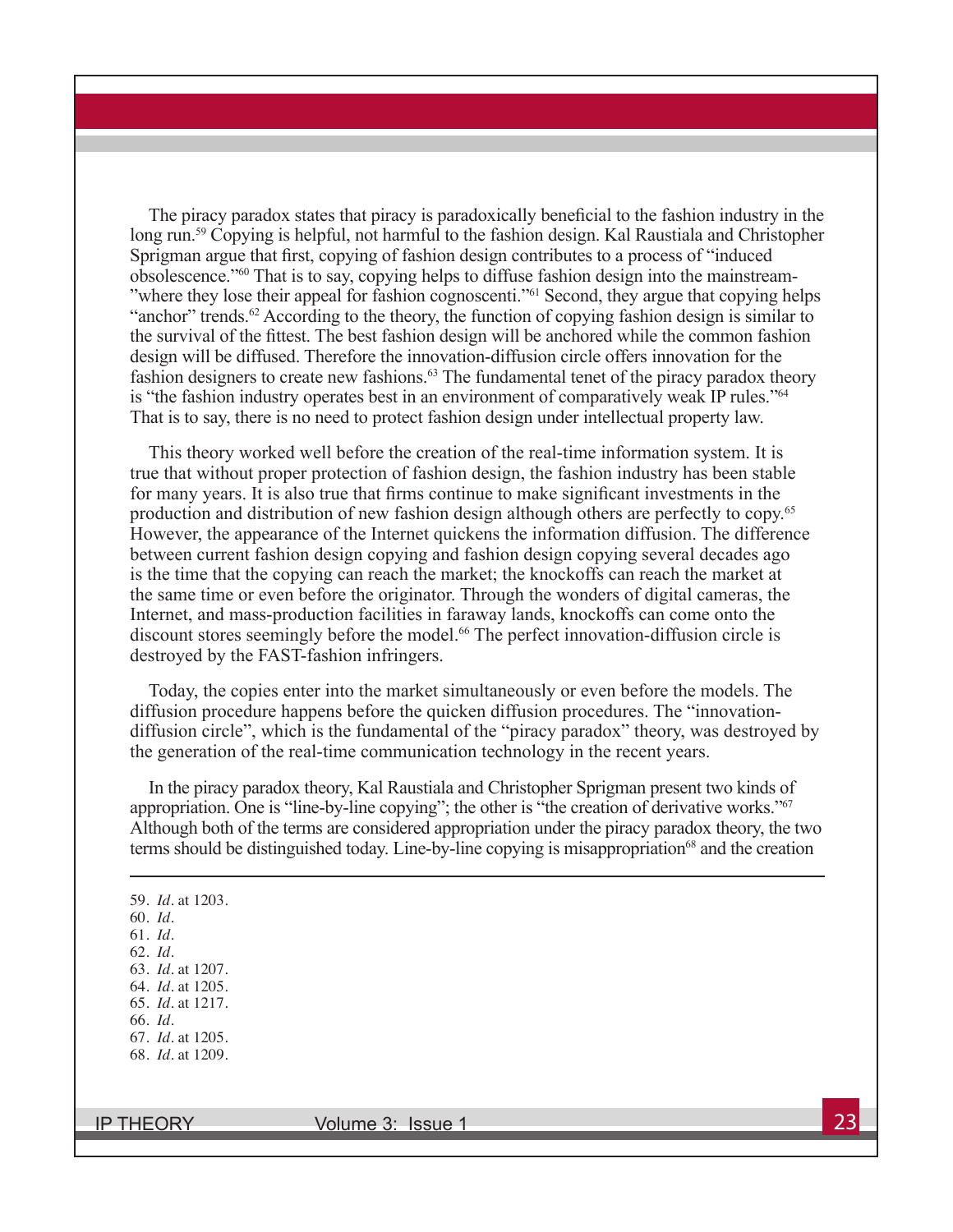of derivative works is an appropriation. Consumers expect to see line-by-line copying because they can pay less money to get the same fashion product. However, the line-by-line copying of fashion design is stealing. It is like copying a book written by other authors, copying a song sung by others, or copying a painting drawn by others, the fast fashion infringers reap from where another has sown. Such conduct cannot be tolerated under today's intellectual property law.

As mentioned before, fashion design is different from the other traditional intellectual property subject matters, as fashion design has less creativity innovation compared with copyright or patent subject matter. Therefore "the creation of derivative works"<sup>69</sup> is an appropriation since the derivative works satisfied the requirements of new as a fashion design. "'Derivative' . . . means a work that appropriates certain design elements of a model design, but is nonetheless visually distinguishable to the average observer."70 The derivative works partake of a common design element and enriched the shared design vocabulary. The creation of derivative works drives the fashion cycle.<sup>71</sup>

Therefore, the "piracy paradox" theory is not proper for the fashion design protection under the current situation.

*B. Public Domain and Fashion Design*

"*If you have an apple and I have an apple and we exchange apples then you and I will still each have one apple. But if you have an idea and I have an idea and we exchange these ideas, then each of us will have two ideas."* - George Bernard Shaw72

Public domain refers to works, ideas, and information which are incompatible with private ownership and/or which are available for use by members of the public.73 Intellectual property rights do not merely produce innovation by rewarding creators. Intellectual property rights create a feedback mechanism that dictates the contours of information and innovation production.74 The scope of intellectual property infringement has expanded since today the Internet makes copying easier, cheaper and in an unparalleled global scale.<sup>75</sup> Therefore we must face the greater danger with expanded protections in intellectual property rights. Although such expansions may have to reduce the rights that citizens thought they

<sup>69.</sup> Berne Convention for the Protection of Literary and Artistic Works, Article 2(1979) "Protected Works…3. Derivative works…"

<sup>70.</sup> Raustiala & Sprigman, *supra* note 20 at 1205.

<sup>71.</sup> *Id.* at 1209.

<sup>72.</sup> Delamothe, Tony, and Richard Smith. "PubMed Central: creating an Aladdin's cave of ideas: We have seen the future, and it works." *BMJ:British Medical Journal* 322.7277(2001):1.

<sup>73.</sup> Richard H. Stern, *L.H.O.O.Q. Internet-Related Derivative Works*, Computer Law 484 Supplemental Material, George Washington Univ. Law Sch. (2001), http://docs.law.gwu.edu/facweb/claw/Lhooq0.htm. 74. Boyle, *supra* note 13, at 7.

<sup>75.</sup> *Id.* at 60.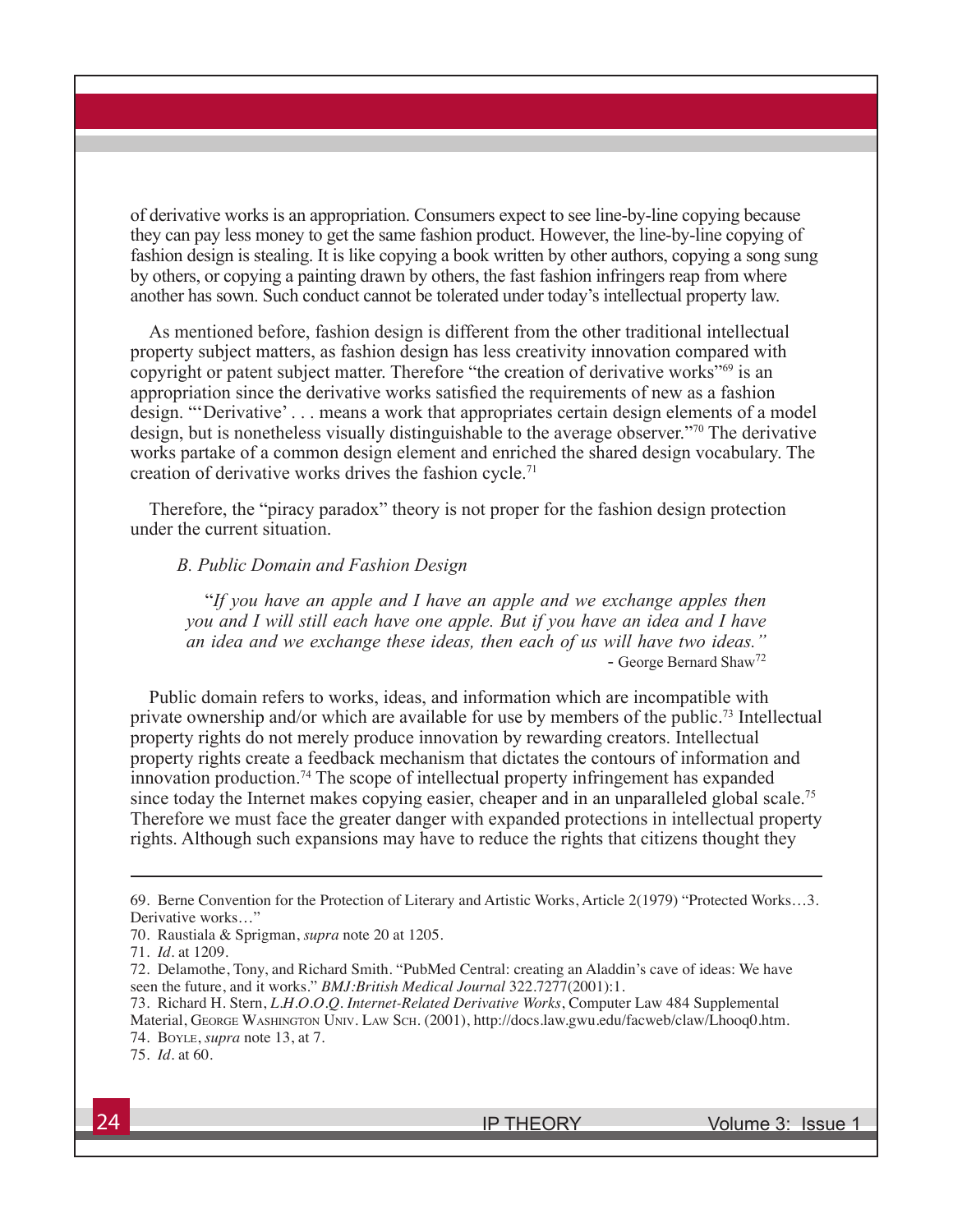had in practice like fair use, low-level noncommercial sharing among friends, and resale.<sup>76</sup> However, without an increase in private property rights, "cheaper copying will eat the heart out of our creative and cultural industries."77 The situation is exactly the same when dealing with fashion design protection.

The goal for intellectual property protection of fashion design is to offer incentives to fashion designers with the expected result of creating more original and creative fashion designs. And as the protection expired, more fashion designs return to and enrich the public domain. Therefore, we cannot allow so much cheaper copying eat the heart of the creativity of fashion design. In order to protect the future extension of public domain against the Internet threat, expanding intellectual property protections to fashion design is necessary.

However, as mentioned before, fashion design is different from other traditional subject matters of intellectual property rights. Because of the low levels of creativity, fashion designers need to "borrow, imitate, revive, recombine, transform and share design elements"78 when creating a new fashion design, the creativity in fashion design is so little, some copying should be allowed in the fashion design. If all kinds of copying in the fashion design were forbidden, the consequence would be to stifle all the creativity of the future fashion design.79 Fashion designers would need to worry about any potential infringement or to pay for the royalties for every element in the fashion design they used. Preventing or permitting all kinds of copying would be an abuse of fashion design protection. If all kinds of copying is permitted, the fashion designers may not like to produce more design since there is no protection on products of their blood and sweat. On the other hand, if all kinds of copying is prevented, the excessive protection of fashion design will also hinder the public interests. Fashion designers need to be able to freely use the elements in the public domain created by prior fashion designers.

From the view of private rights, a fashion designer can both lose and benefit from the public domain.80 The fashion designer needs to borrow elements from the public domain. At the same time, they do not want their fashion design to go into the public domain immediately after its publication. Therefore, when establishing a protection of fashion design, we need to weigh both the losses and gains. Since the fashion design industry is suffering from irreparable harms, striking a balance is the only way to the protect fashion design. We should protect the fashion design under intellectual property law, but the protection should be limited.

<sup>76.</sup> *Id.*

<sup>77.</sup> *Id.*

<sup>78.</sup> Cox & Jenkins, *supra* note 6, at 16.

<sup>79.</sup> *Id.* at 6.

<sup>80.</sup> Boyle, *supra* note 13, at 62.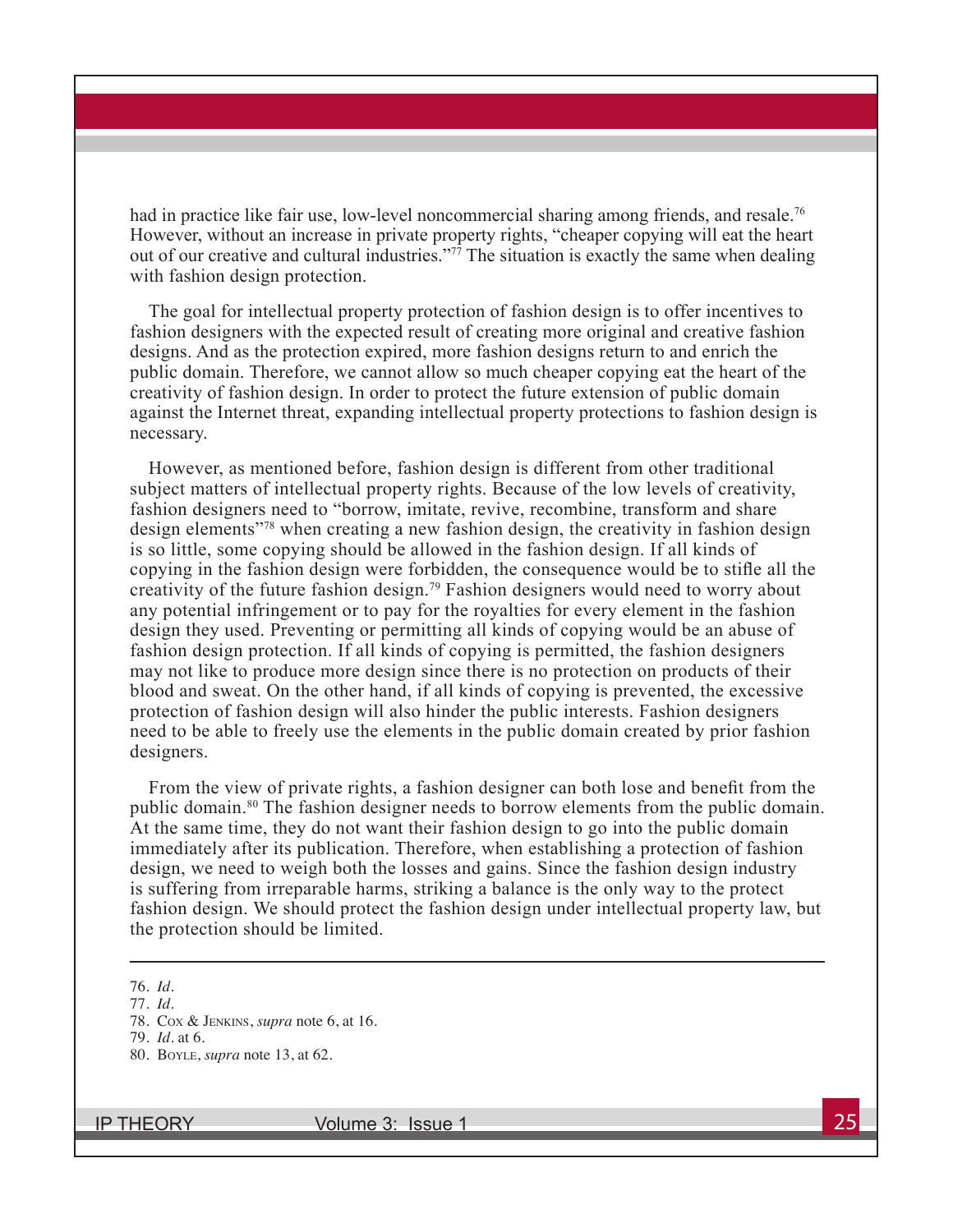#### **V. Conclusion**

Fashion design is created by human beings through the intellectual work of their brains. Does fashion design belong in intellectual property? These problems should be resolved first before deciding whether fashion design deserves intellectual property protection. According to Locke's labor-desert theory, the fashion design is the blood and sweat of fashion designers.<sup>81</sup> It should therefore be protected as an intellectual property right.

However, fashion design has not been protected for decades because fashion design is different from other traditional subject matters of intellectual property rights. First, fashion design is a short life-span product since the old fashion design will be replaced by a new fashion design each season. Second, fashion design has less creativity compared with other intellectual property regimes. For example, cutting the length of a dress or abandoning one or two sleeves of a blouse can be a new creation as a fashion design; but such level of creativity cannot be treated "new" under the design patent standards. Because of these two factors, whether or not we should protect fashion design is still a pending question.

According to the legal and economic analysis, fashion design is a profitable creation since fashion design is the center of the fashion industry, which annually makes hundreds of billions of dollars in profits. Today, the situation is different from decades ago because fashion design has to deal with the Internet threat. Thanks to the Internet which speeds the diffusion of information, the cheap knockoffs are sold on the market simultaneously or even before the models. If no proper intellectual property protections are granted to the fashion design, the fashion design might fall into the "tragedy of the commons" and the fair market competition might be destroyed by these unfair competitors.

The "piracy paradox" theory argues that merely weakened intellectual property protection circumstances are good for the development of fashion design and the fashion industry. However, the piracy paradox theory can only apply to the situation before the Internet threat, it cannot apply to the situation today. However, the piracy paradox theory and public domain theory together indicate that since the creativity in fashion design is relatively low, excessive intellectual property protections on fashion design could hinder the future development of fashion design. They could also hinder the fair market competition as the large fashion manufacturers acquire a monopoly to control the fashion market.

In order to resolve the conflict between the private rights and public interests, we should strike a balance when dealing with intellectual property protection on fashion design. The protection on fashion design shall achieve the goal by "striking a proper balance between the rights of a creator to the fruits of his labor and the right of future creators to free expression."82

<sup>81.</sup> Locke, *supra* note 7, at 287-88.

<sup>82.</sup> *Cardtoons, L.C. v. Major League Baseball Players Ass'n*, 95 F.3d 959 (10th Cir. 1996).